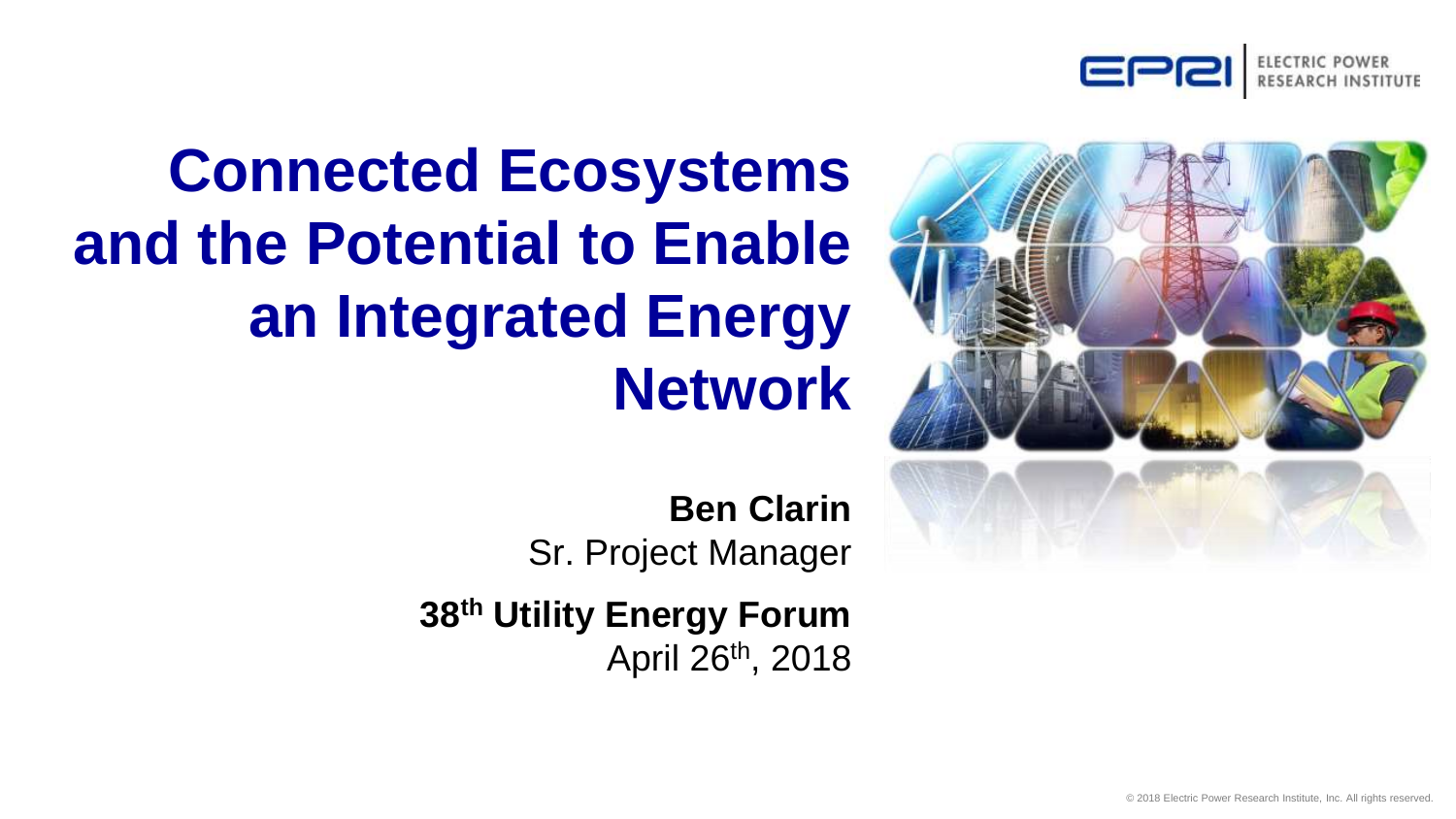## **What is EPRI and Energy Utilization at EPRI?**

**Mission:** Advancing *safe*, *reliable*, *affordable* and *environmentally responsible*  electricity for society through global collaboration, thought leadership and science & technology innovation



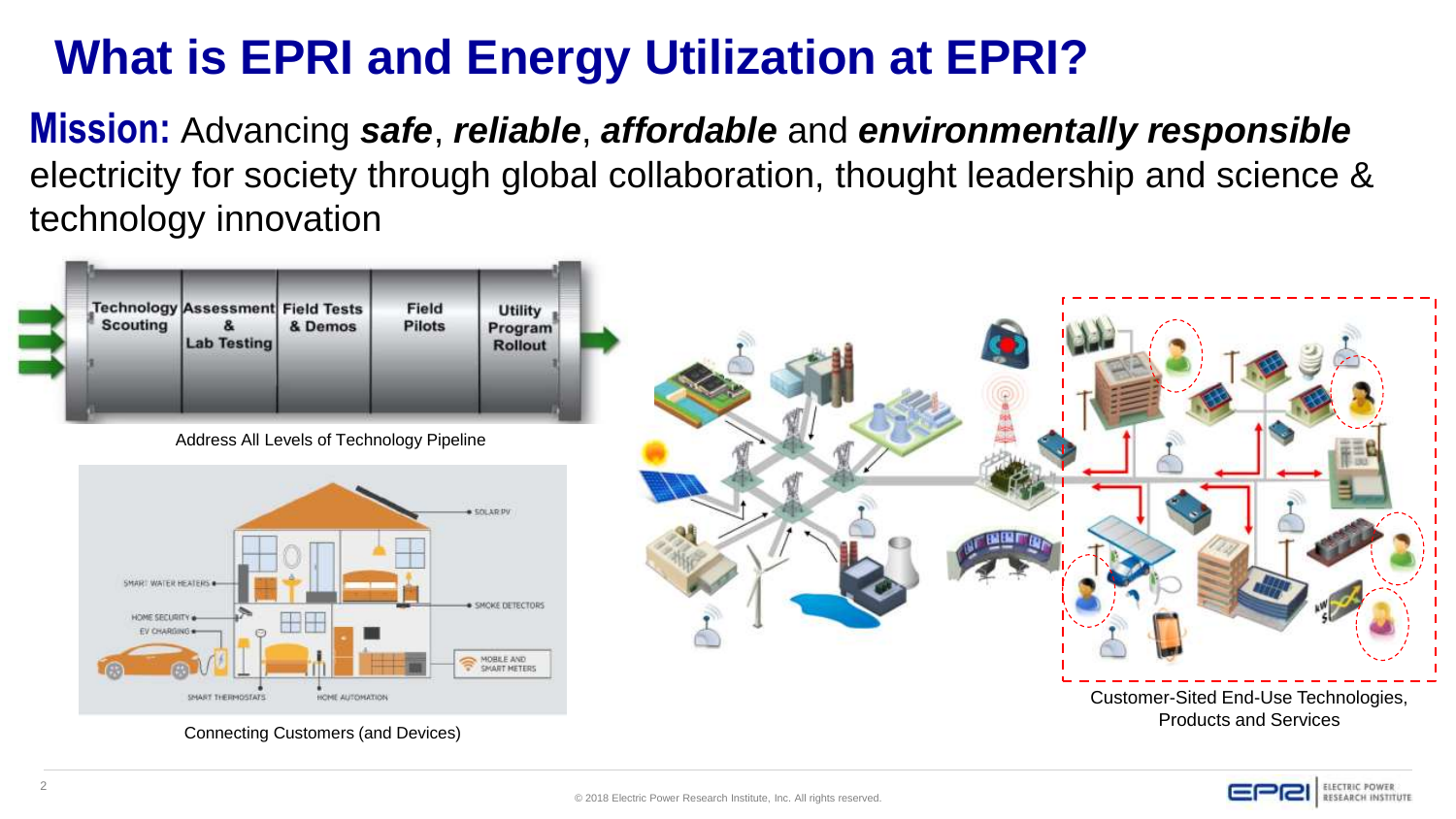## **Key Long Term Trends**



**Decarbonization**

**Advanced Energy Communities**



**Grid Integration and Grid Hardening**

**Electrification**



urelectric

**ACTIVE DISTRIBUTION**<br>**SYSTEM MANAGEMENT** 

**FULL DISCUSSION PAPER** 



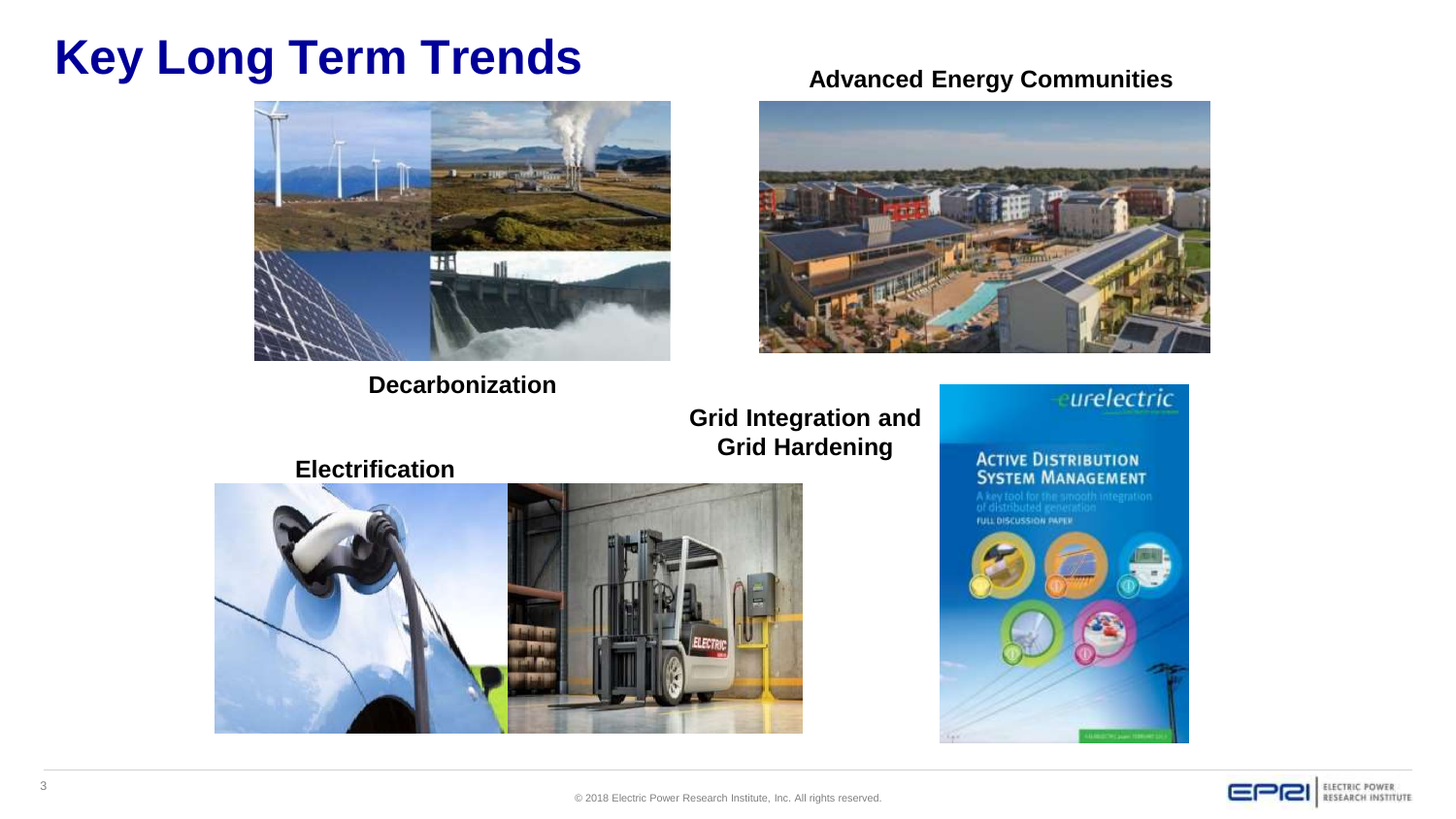## **Introduction to Advanced Energy Communities**

**EXPED Advanced Energy Communities (AECs)** integrate multiple customer resources such as energy efficiency, demand response, customer storage, solar PV (or other local generation), electrification and electric vehicles in **an electrically contiguous area**. An AEC differs from a generic group of DER such that the portfolio of end use technologies and energy resources within an AEC are **planned from inception** to achieve **common customer objectives** such as comfort, cost and convenience while **delivering societal goals like decarbonization and grid hardening**.





AEC Demos Requires Multi-Stakeholder Engagement **-Statebolder Standing AEC Performance using Smart Energy Devices** -State -State -State -State -State -State -State -State -State -State -State -State -State -State -State -S



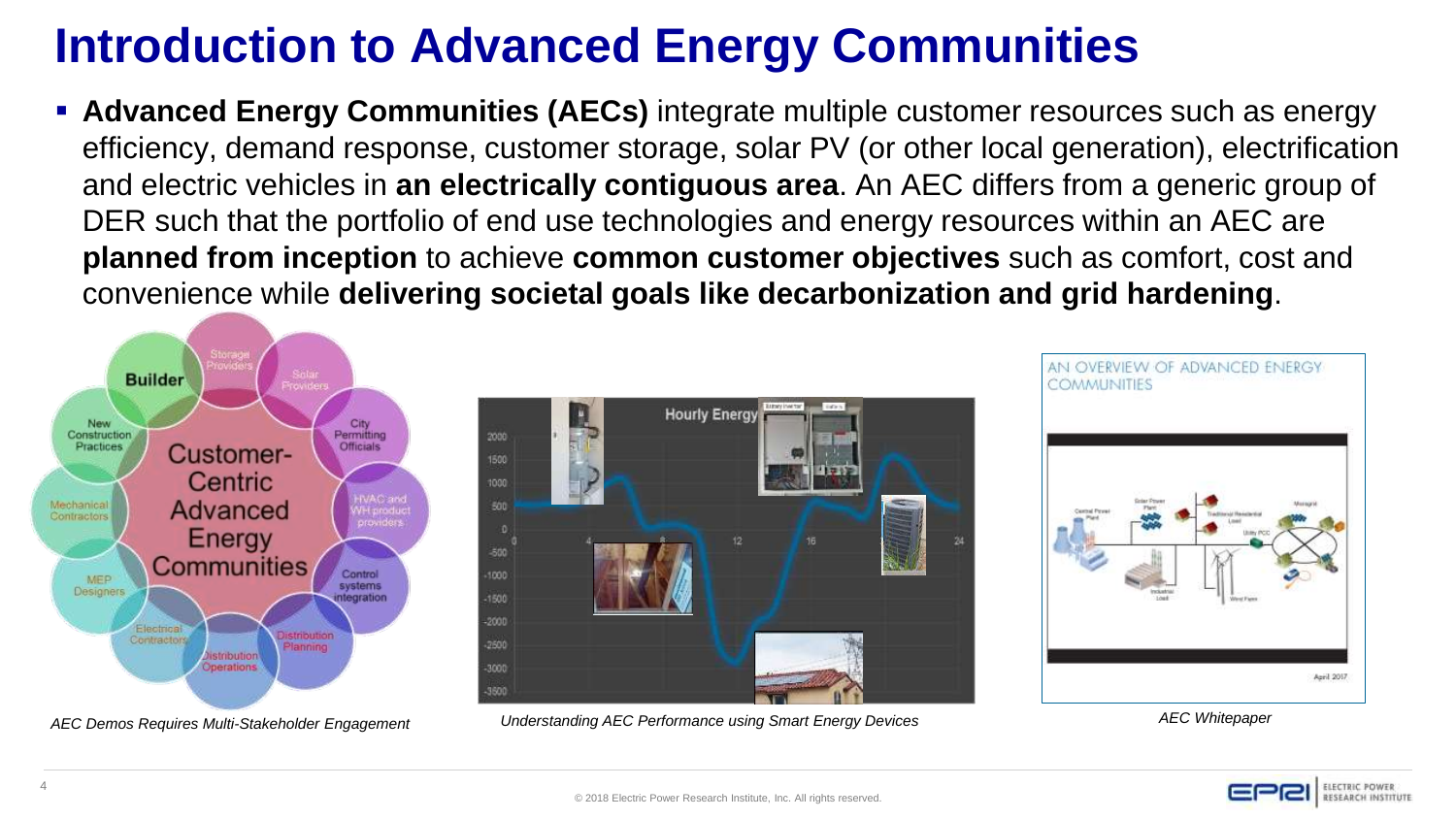### **Example AEC – Southern Company/Alabama Power Smart Neighborhood**



*62 HERS 45 Homes* 



*Front of the Meter DERs (Microgrid)* 



*Emerging Residential Technologies*



| <b>Device</b>                  | Data Parameters (example)                                                          |
|--------------------------------|------------------------------------------------------------------------------------|
| AMI                            | kW/kWh                                                                             |
| Circuit Level Monitoring       | kW/kWh at the circuit breaker level                                                |
| <b>Smart Thermostats</b>       | Temperature Setpoints, Indoor Temperature, HVAC runtime, etc.                      |
| <b>Connected Water Heaters</b> | Water Temp, Runtime, Setpoints, Operating Modes, etc.                              |
| <b>Smart Appliances</b>        | Temperature settings (Fridge), DR event participation, etc.                        |
| Microgrid                      | Frequency, Voltage, Main Power, Solar Power, Battery Energy, State of Charge, etc. |
| Survey Data                    | Customer responses                                                                 |

*Comprehensive data collection of both utility and customer data* 

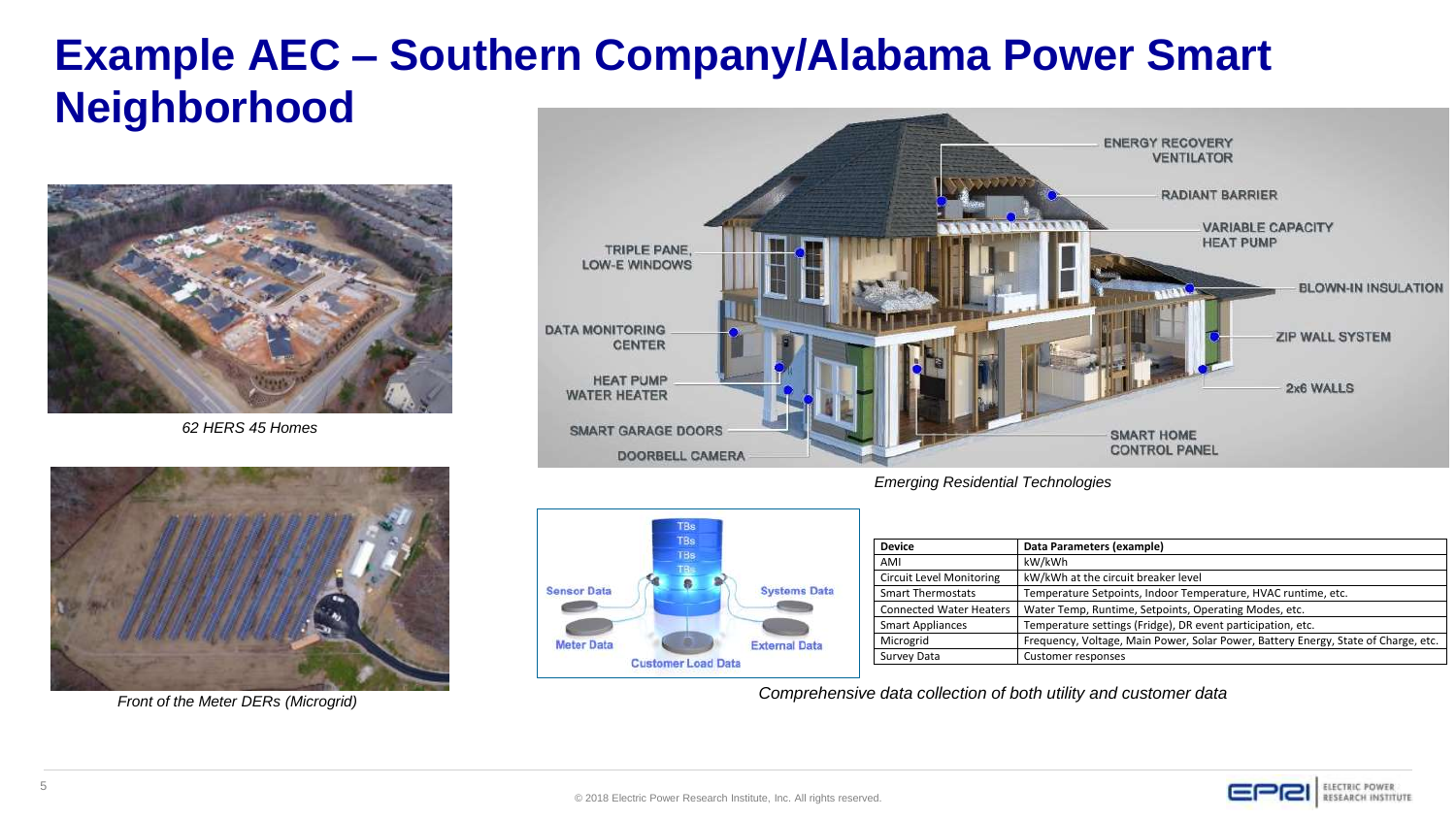## **Alabama Power Smart Neighborhood (Some Analysis)**



Advanced Energy Community



#### Advanced Energy Community (est. 5-10TB)

#### **IDSM Use Cases**

- · Modeled vs. measured building energy use performance
- · Customer acceptance of utility energy management services
- impact on energy use and emissions
- . Control systems for aggregation of customer owned resources
- · Energy management for energy cost and rate optimization
- · Usage patterns for electric vehicles and other customer systems
- . Measurement of building capacitance for grid services

#### **Grid Management Use Cases**

· Community scale distribution impacts · Demand management technologies for distribution management services with the state of the Microgrid technology and benefits.<br>Electrification of building energy systems and the agregation for ISO benefits · Recommendations for distribution planning practices

#### **Utility Services Use Cases** · Smart Home services and Advanced User

- Experience · Understanding customer preferences for **DERs**
- . Enabling utility IDSM programs through services and targeting

#### Research Questions of Interest



January 2018 Frequency of HPWH Electric Resistance Strip Heat Usage (n=7 Homes)



#### Operational performance of Advanced Heat Pump Water Heaters



Attributing community peak-load system energy consumption

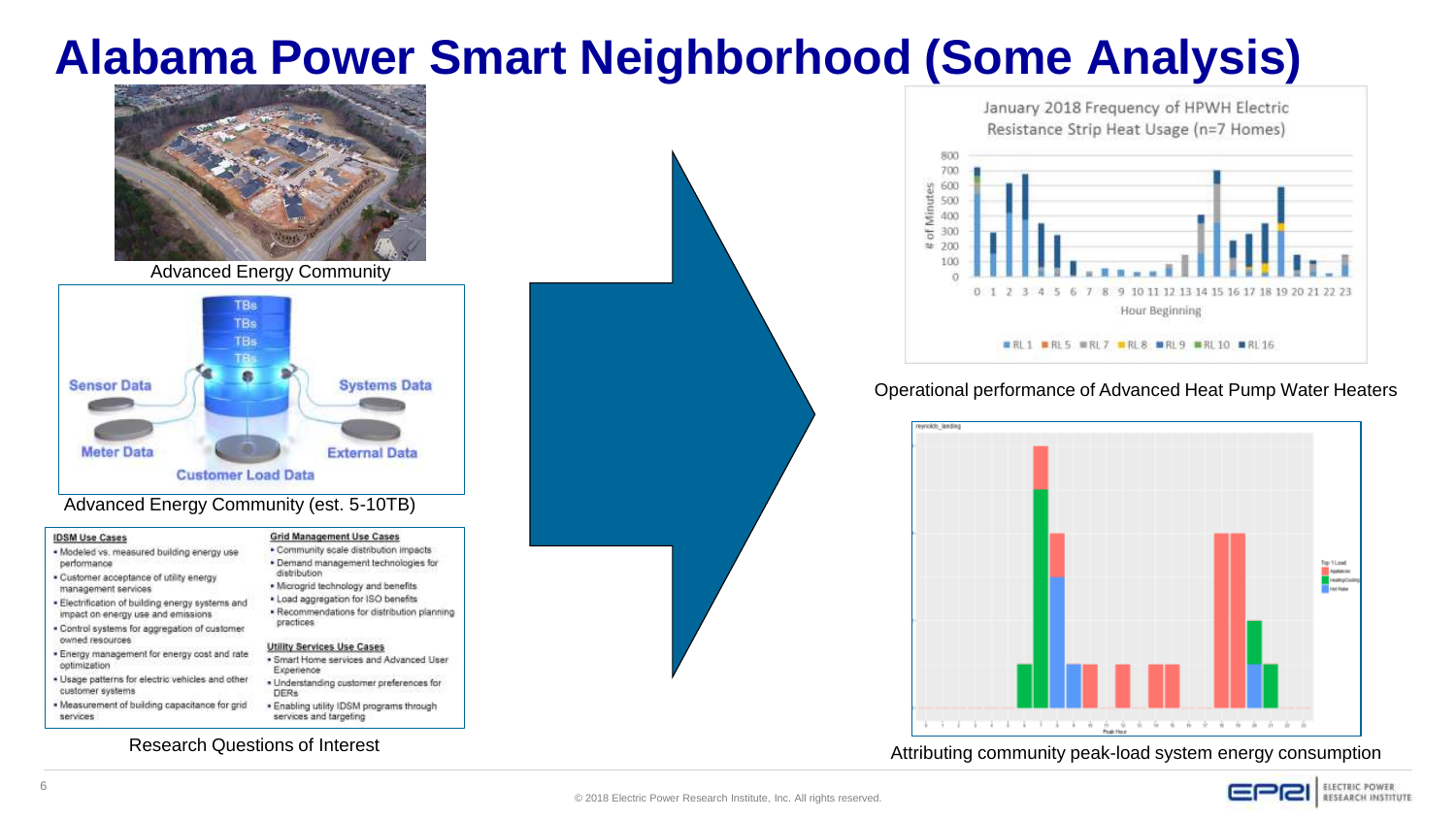## **Other Advanced Energy Communities Across the Country**



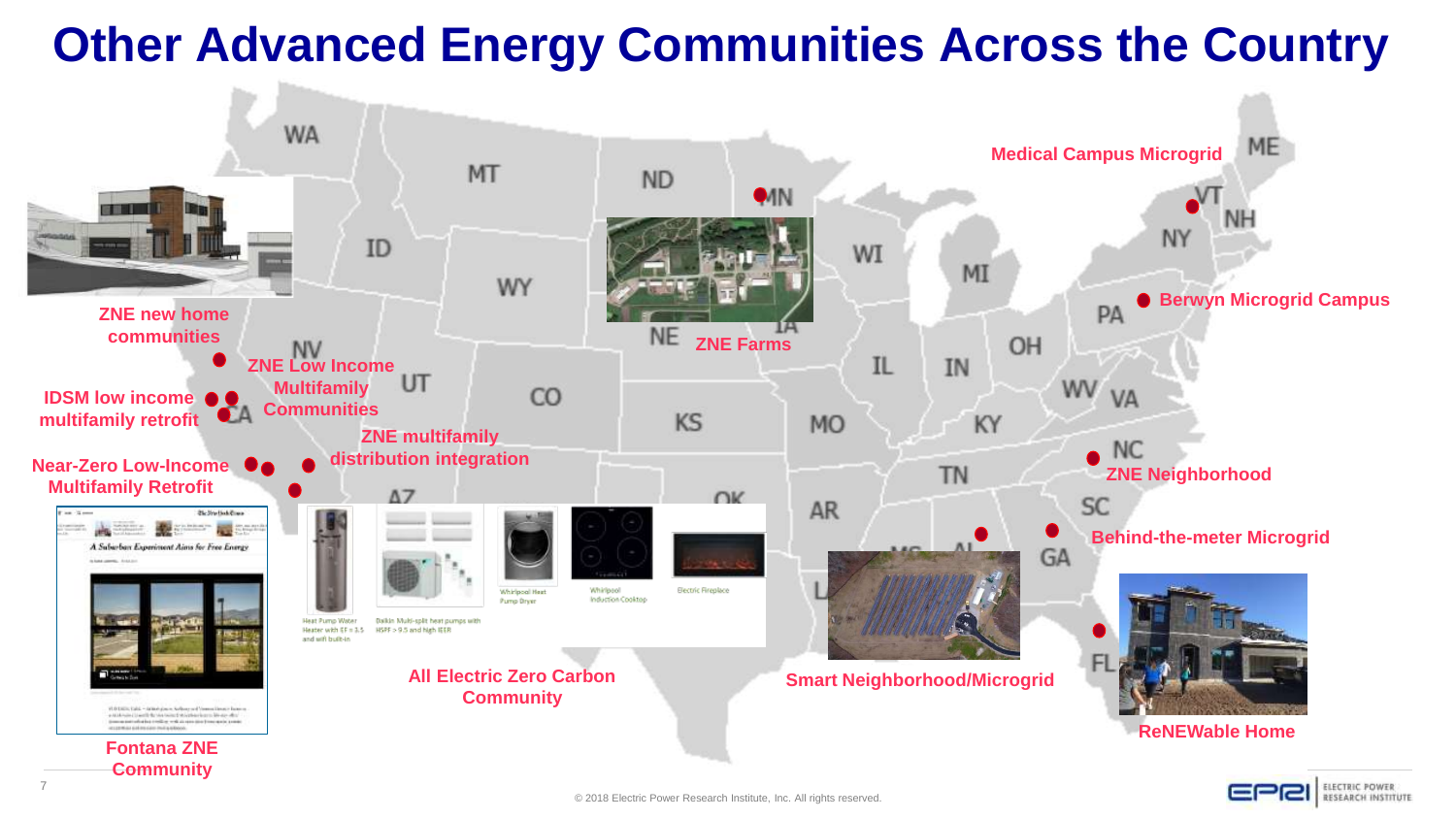## **Connected Devices → Connected Ecosystems**



#### **All in a space of rapid technology change**



8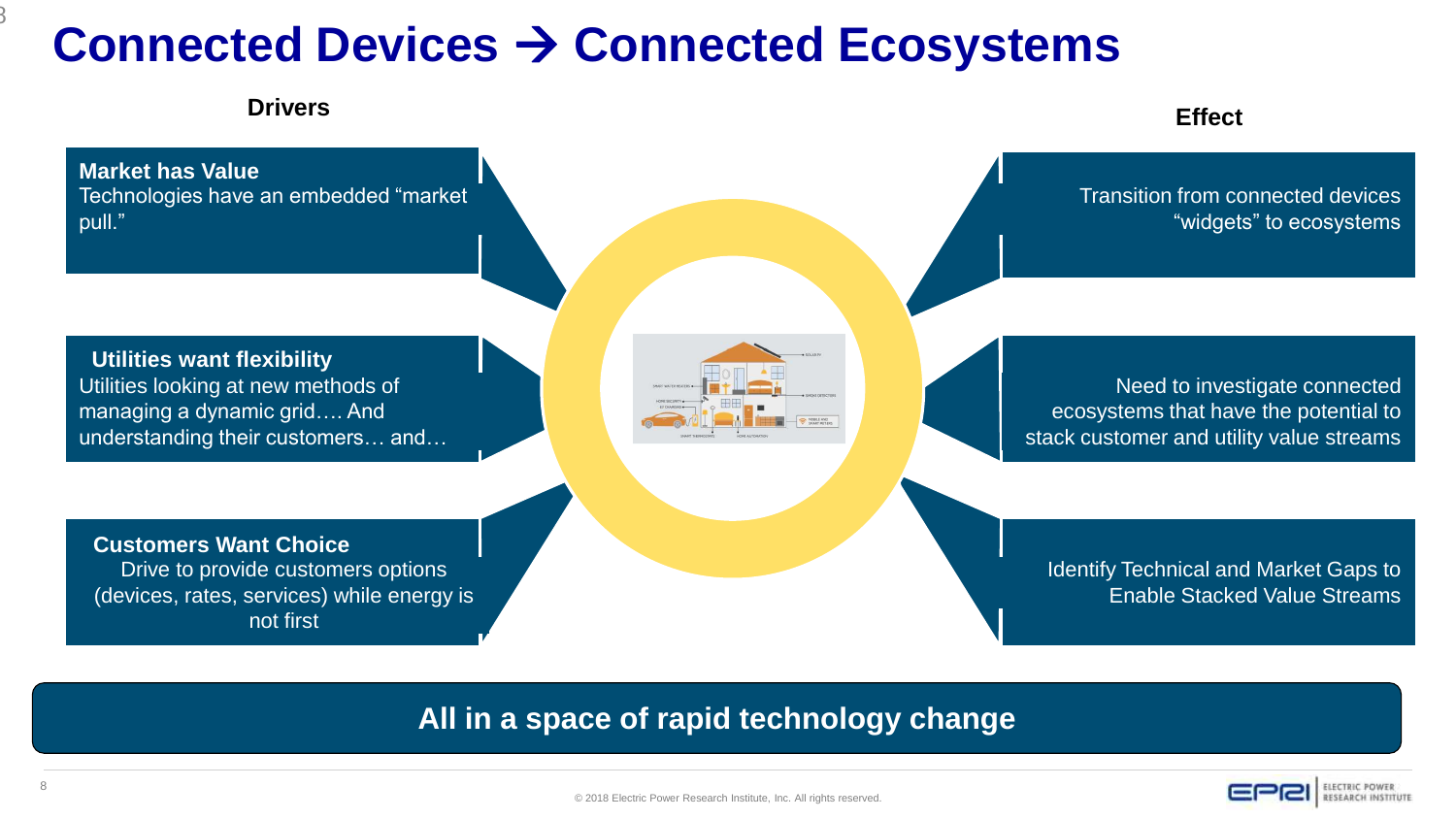### **Core Functions of Connected Ecosystems**







| <b>Optimization – Use of data and</b><br>customer inputs to provide<br>autonomous programming and<br>response targeted for a specific<br>need. | <b>Orchestration - Coordinated</b><br>programming and response of end-<br>use loads with a premise. | Aggregation - Grouping of end-<br>use loads, typically of the same<br>end-use to respond to particular<br>utility controlled signals. |
|------------------------------------------------------------------------------------------------------------------------------------------------|-----------------------------------------------------------------------------------------------------|---------------------------------------------------------------------------------------------------------------------------------------|
| <b>Examples – Whisker Labs and</b><br><b>Nest Labs</b>                                                                                         | <b>Examples – Amazon Alexa,</b><br><b>Samsung SmartThings</b>                                       | <b>Examples - EnergyHub, AutoGrid.</b>                                                                                                |

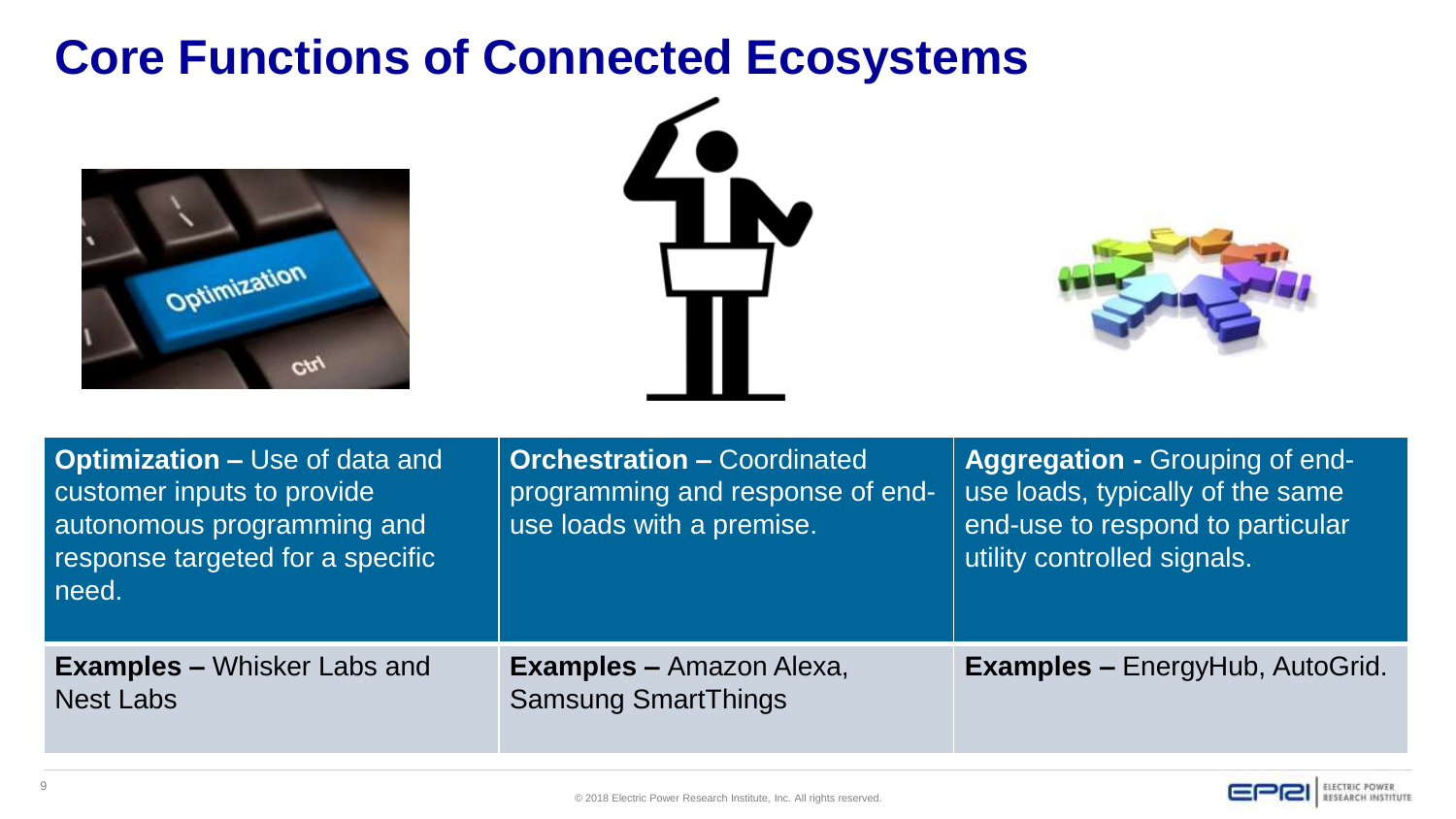## **Why Voice Assistants?**

#### **Background:**

- The technology says we should
- **.** Utility customer use cases say we should
- The market said we should
- My mom said I should

#### **Previous EPRI Research (2017)**

- Lab implementation of proxy utility DR event using Amazon Echo
- Field deployments of Amazon Echo

### **Research Questions**

- How can voice assistants control multiple loads within a premise and enable whole-building DR?
- What DSM opportunities can be enabled via home ecosystems centered around voice assistants?
- What other customer engagement opportunities are enabled by these platforms?



Amazon Echo Skills to Enable Premise-Level Demand Response



Architecture for Whole-Home DR

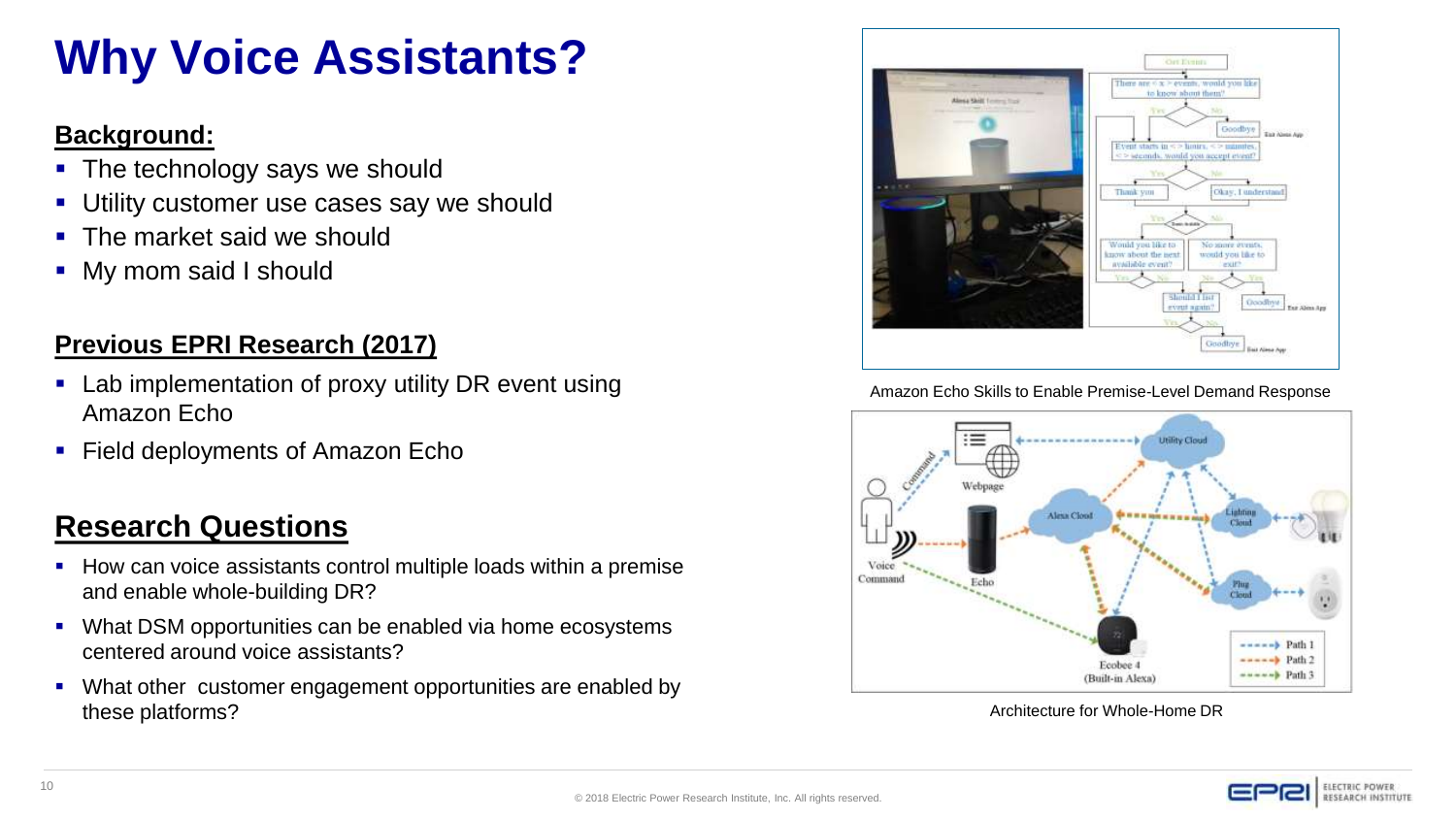# **Hey Google and Alexa, What's Next?**

### **Research Question**

"*Hey Google and Alexa, How can we embed an energy journey into an existing customer journey?"*

### **Get Involved:**

- Webcast: May  $9<sup>th</sup>$ , 2018 11AM PDT (2PM EDT)
- Guest Panelist from Google Home
- Discussion on utility use cases and existing technical and market gaps to enable these use cases.
- Connected Ecosystem Workshop



#### *Market and utility integration w/ Voice Assistants*



How (and how frequent) customers are using voice assistants (*Source Voicebot.ai)*

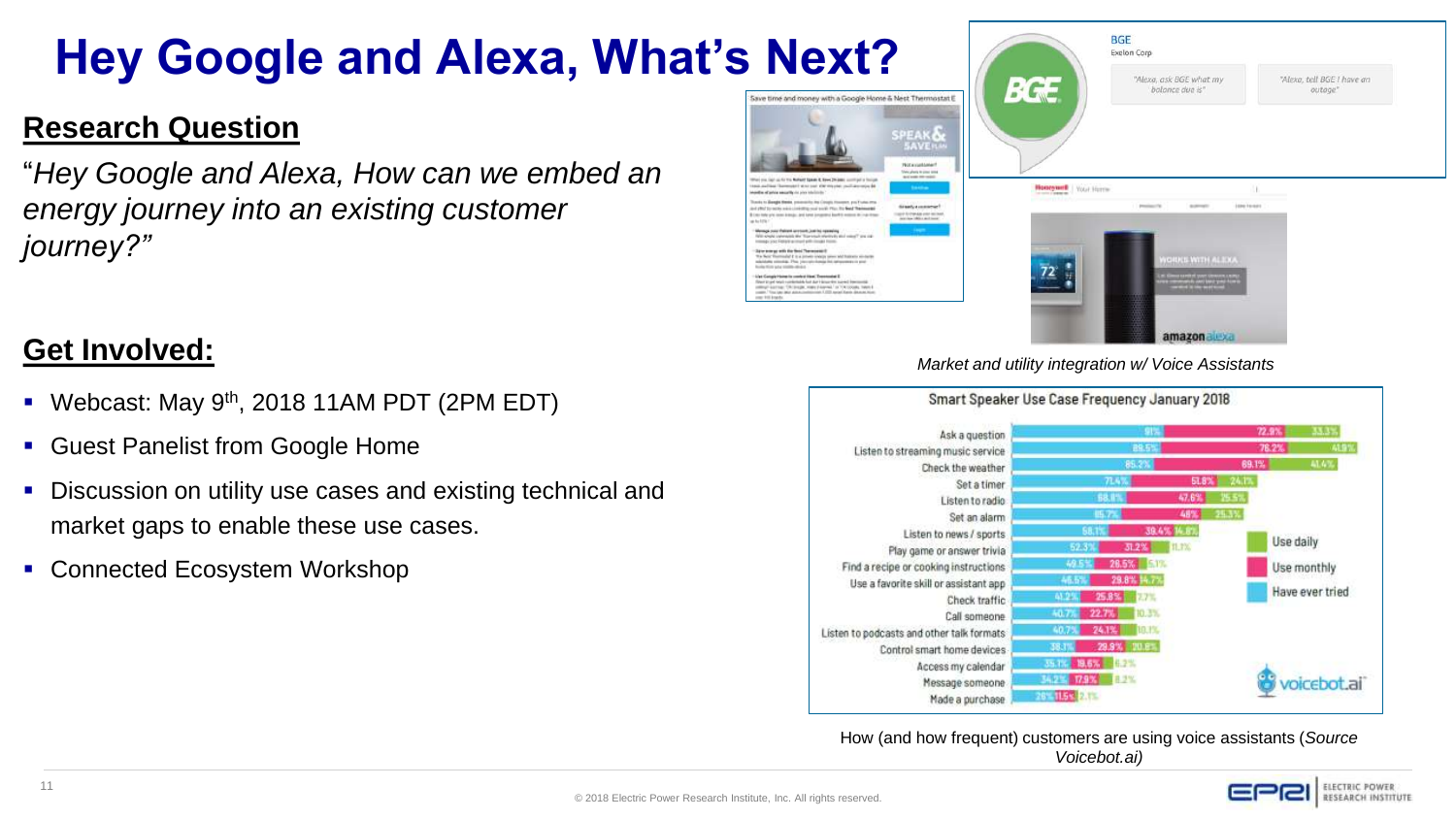### **Why Just Control? Orchestration Leading to Personalization**



#### **Better understanding of the customer leads to personalized/customized energy journeys**

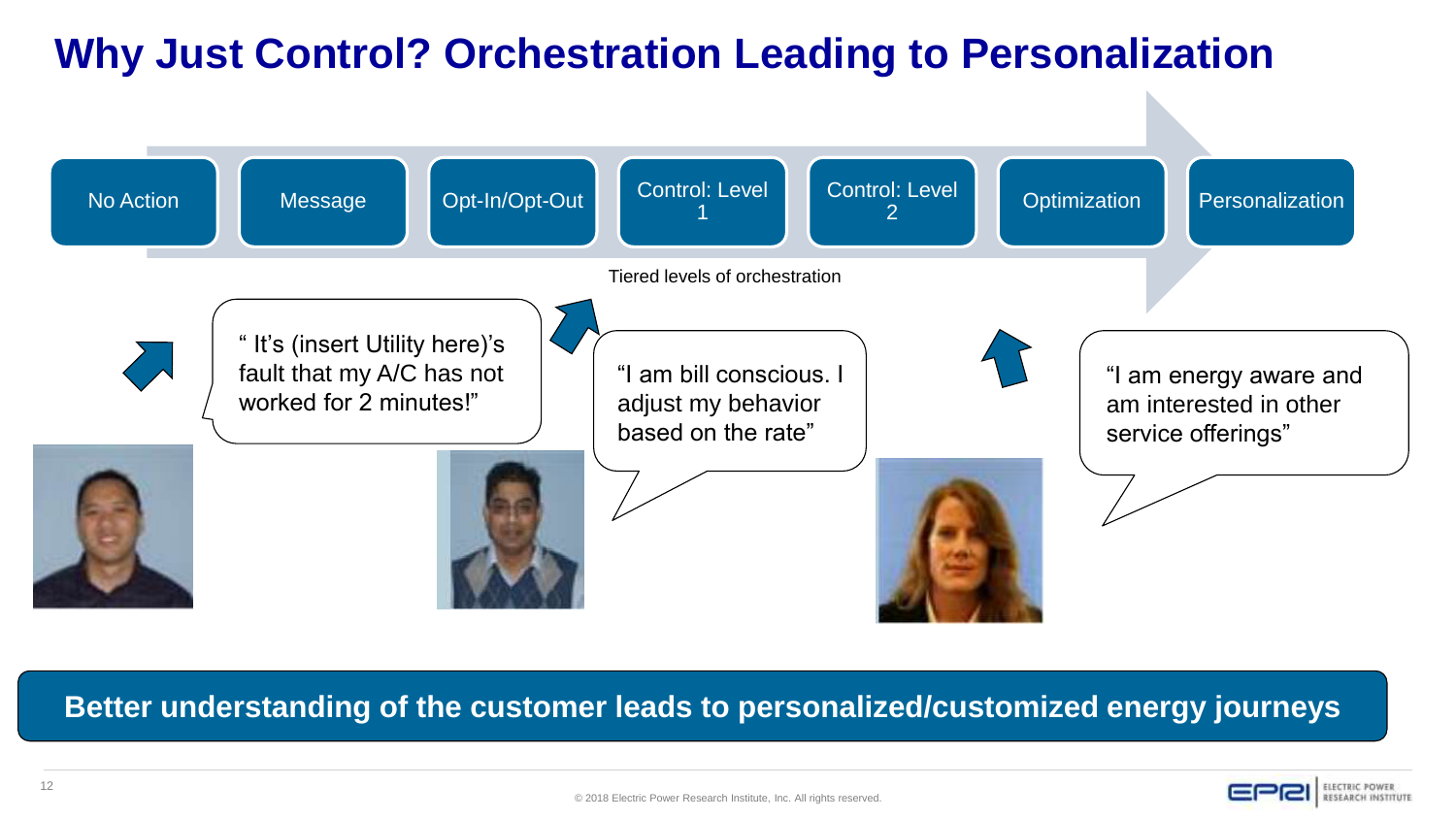### **Questions… And Save the Date!**



■ Building Electrification and Decarbonization Workshop on Monday Aug 20



For more information and to join our mailing list, go to www.electrification2018.com

 $EPEI$   $\frac{1}{100}$   $\frac{1}{100}$   $\frac{1}{100}$